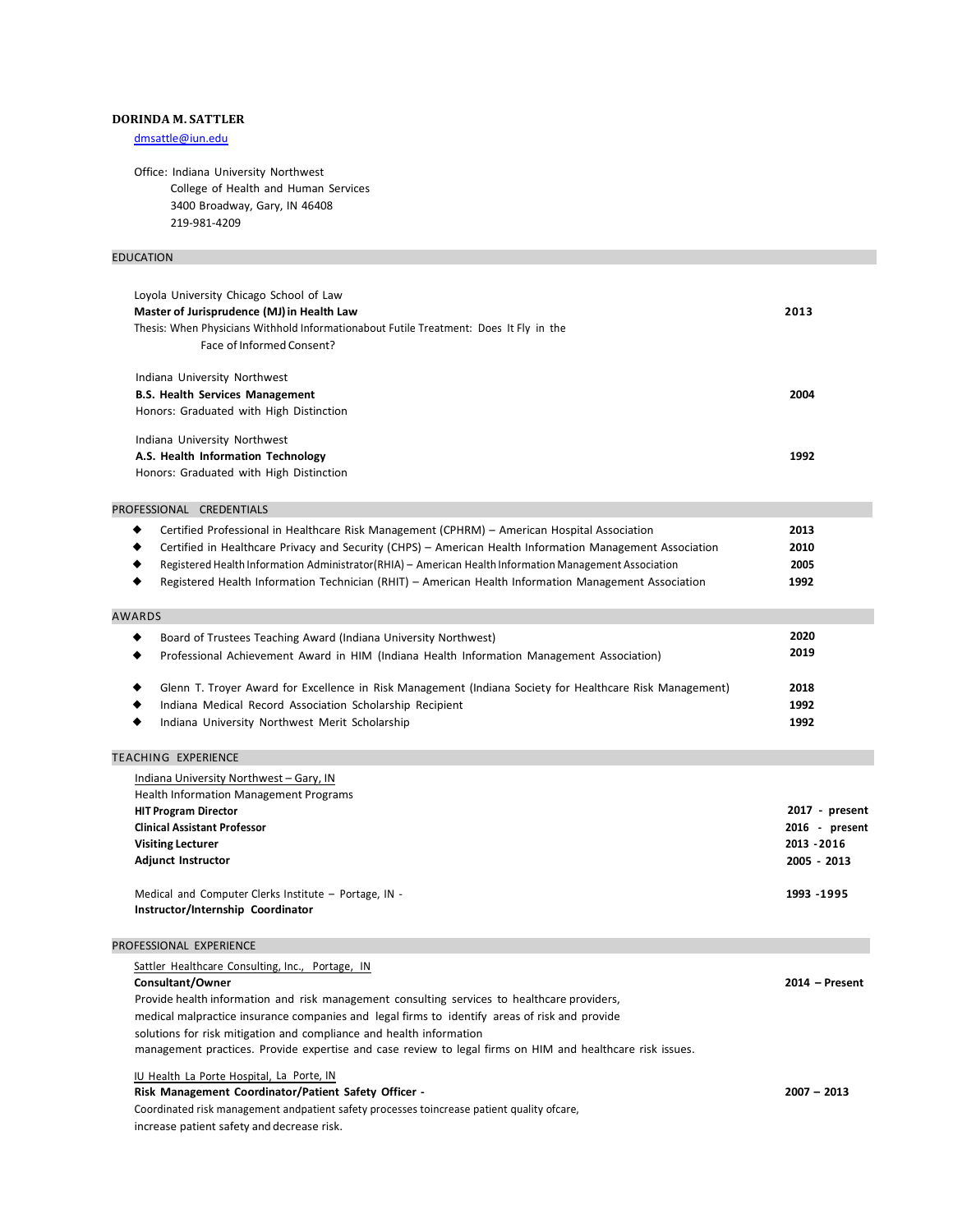| IU Health La Porte Hospital, La Porte, IN                                                         |             |
|---------------------------------------------------------------------------------------------------|-------------|
| <b>Assistant Director - Medical Records</b>                                                       | 2006 - 2007 |
| Managed coding and transcription areas ofa health information management departmentto ensure      |             |
| accurate and complete patient medical records and accurate and timely coding of patient services. |             |
| Porter-Starke Services, Inc., Valparaiso, IN                                                      |             |
| Director of Health Information Services                                                           | 2004 - 2006 |
| Directedfunctionsofthehealthinformationservicesdepartmentandpsychiatrist/therapistsatellite       |             |
| office staff. Decreased client no-show rates by implementing scheduling policies. Re-engineered   |             |
| record storage and retrievalprocesses thatresulted in quickerinformation turnaround times.        |             |
| Director of Outpatient and Medical Services                                                       | 2002 - 2005 |
| Supervised administrative and productivity functions of the Outpatient Therapy and Psychiatry     |             |
| programs. Increasedclinician productivity<br>bydevelopingandimplementingstreamlined               |             |
| processes for gathering and inputting patient diagnoses and case assignments.                     |             |
| The Medical Group of Michigan City, P.C. Michigan City, IN                                        | 1998 - 2002 |
| Director of Patient Intake & Health Information Services                                          |             |
| Senior memberofmanagementteamresponsiblefordecreasingaccountsreceivableand claims denials,        |             |
| implemented new health information managementprocedures toeliminate loose filing backlog and      |             |
| purgingbacklog.                                                                                   |             |
|                                                                                                   |             |
| Southlake Nursing and Rehab Center, Merrillville, IN                                              | 1998        |
| <b>Medical Record Manager</b>                                                                     |             |
| Directed daily functions of the health information department. Instrumental inachievement of      |             |
| initial JCAHO Sub-acute Care accreditation for 200+ bed skilled nursing facility.                 |             |
| St. Anthony Memorial Hospital, Michigan City, IN                                                  | 1996 - 1998 |
| Coder - Clerk                                                                                     |             |
| Performed ICD-9-CM and CPT coding of ASC, ER and ancillary service records.                       |             |
| Jo Anne Bruce and Associates, Inc., Valparaiso, IN                                                |             |
| Consultant                                                                                        | 1992 - 1998 |
| Performed HIMconsultingservicesfor 18 long-termcarefacilities. Developedand performedin-          |             |
| service training to interdisciplinary staff on HIM issues.                                        |             |
| Clerk                                                                                             | 1986 - 1992 |
| Assisted Ms. Bruce with consultant reports, policy and forms creation.                            |             |
| Fountainview Place Nursing Home, Portage, IN                                                      | 1980 - 1986 |
| Administrative Secretary/Medical RecordSecretary                                                  |             |

### PUBLICATIONS/PAPERS

JOURNAL ARTICLES (NON-PEER REVIEWED):

Sattler, D. (2020) IFHIMA Releases New Article in Response to the COVID-19 Pandemic. *IFHIMA Global News, Issue 16 - November 2020 [https://ifhimasitemedia.s3.us-east-2.amazonaws.com/wp-content/uploads/2020/11/04025506/IFHIMA-Newsletter-NOV2020-](https://ifhimasitemedia.s3.us-east-2.amazonaws.com/wp-content/uploads/2020/11/04025506/IFHIMA-Newsletter-NOV2020-FINAL3.pdf) FINAL3.pdf* **[IFHIMA.org](https://ifhima.org/) (***International Federation of Health Information Management Associations)*

Campbell, S., Eaton,J.,[and threeothers,including **Sattler, D.**](2020) Managing Privacy of Health Information Duringthe COVID-19 Pandemic: Considerations and Perspectives Aroundthe Globe. **[IFHIMA.org](https://ifhima.org/)**

Sattler, D. (2020) Privacy Workshop for Developing Nations. *IFHIMA Global News, Issue 15 – January 2020* [https://ifhima.org/wp-content/uploads/2020/02/IFHIMA-Newsletter-January2020\\_FINAL2.1.pdf](https://ifhima.org/wp-content/uploads/2020/02/IFHIMA-Newsletter-January2020_FINAL2.1.pdf) **[IFHIMA.org](https://ifhima.org/)**

### WHITEPAPERS:

Eaton, J., Fernandes, L.,[andtenothers, including **Sattler, D.**] (2019) Privacy of Health Information, an IFHIMA Global Perspective. **[IFHIMA.org](https://ifhima.org/)**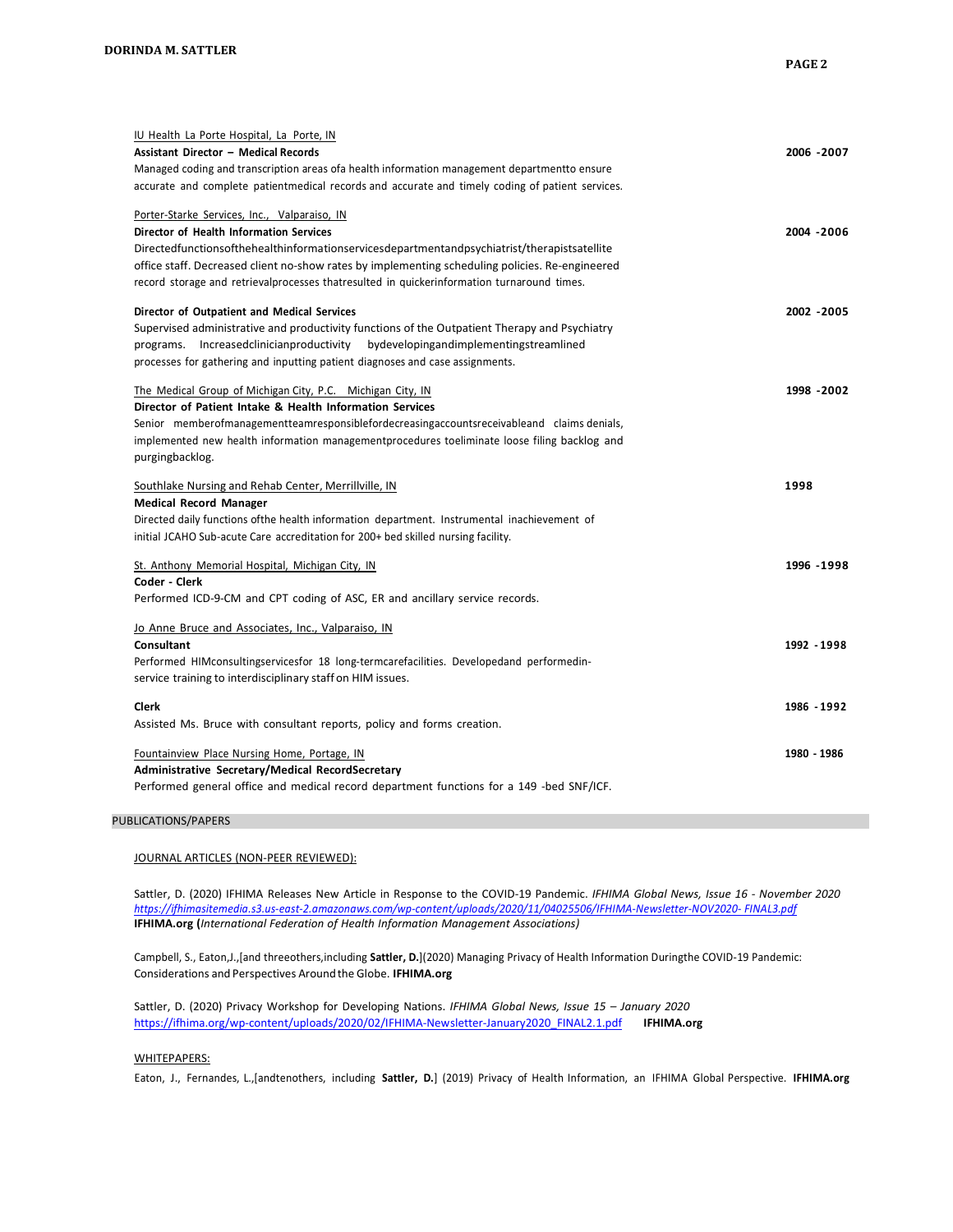### CASE STUDIES:

Sattler, D. (2020) *HIPAA Applicationsand Enforcement During a Pandemic- Case Study– USA (*Companion to IFHIMA Article – Managing Privacy of Health Information During the COVID-19 Pandemic: Considerations and Perspectives Around the Globe. **[IFHIMA.org](https://ifhima.org/)**

Sattler, D., Wilde, C (2019). *Laying the Foundationfor Privacy Practiceand Compliancein the Outpatient Setting: Policiesand Procedures – Case Study - USA* (Companion to IFHIMA *Whitepaper - Privacy of Health Information, an IFHIMA Global Perspective*.) **[IFHIMA.org](https://ifhima.org/)**

#### BOOK CHAPTERS:

Sattler, D. (2016). Health Law, Data Privacy and Security, Fraud and Abuse. In M.A. Skurka (Ed.), *Health Information Management: Principles and Organizationfor Health Information Services* (published 2017) Hoboken,NJ: Jossey-Bass/Wiley

Sattler, D. (2016). Informatics, Analytics, Data Use, and System Support. In M.A. Skurka(Ed.), *Health Information Management: Principlesand Organizationfor HealthInformationServices* (published 2017) Hoboken, NJ: Jossey-Bass/Wiley

### TECHNICAL REVIEWER:

Oachs, P. and Watters, A. (2020). *Health Information Management: Concepts, Principles, and Practice, 6th ed.* Chicago, IL: AHIMA

Shaw, P. (2019). *Quality and Performance Improvement in Healthcare: Theory Practice, and Management, 7th ed.* Chicago, IL: AHIMA

### PRESENTATIONS

| HIPAA Enforcement Actions Regarding Patients' Right of Access – Northern Indiana Health Info Mgt. Assn.                         | 2021        |
|---------------------------------------------------------------------------------------------------------------------------------|-------------|
| HIPAA Enforcement Actions Regarding Patients' Right of Access - Indiana Health Information Management Assn.                     | 2021        |
| Privacy in a Pandemic - Co-presenter - HIMA Australia Annual Conference.                                                        | 2020        |
| Protecting the Privacy of Health Information in a Global, Mobile, and Digital World -<br>Co-presenter - AHIMA Annual Conference | 2020        |
| Team Projects in the Online Environment: Tips & Tricks for Collaborative Learning – AHIMA Assembly on Education<br>Symposium    | 2020        |
| HIPAA in the Age of COVID-19 - NIHIMA, Virtual, Northwest Indiana                                                               | 2020        |
| Privacy of Health Information, an IFHIMA Global Perspective - Panel Discussion - IFHIMA, Dubai, UAE                             | 2019        |
| Advancing Privacy in Developing Nations: It's a Journey - Workshop leader/presenter - IFHIMA, Dubai, UAE                        | 2019        |
| From HIPAA to IFHIMA: Nationwide and Worldwide Privacy & Security Initiatives - NIHIMA, Hobart, IN                              | 2019        |
| Confidentiality and Release of Information - IUN Radiologic Sciences Program (annual presentation)                              | 2013 - 2016 |
| HIM Program and Professions - IUN Careers in Health Care event                                                                  | 2015        |
| HIM and Risk Management: Collaboration and Transition – NIHIMA Education Conference, Hobart, IN                                 | 2015        |
| Careers in HIM - Merrillville High School Jr. Achievement Career Day                                                            | 2014        |
| Thesis Presentation: When Physicians Withhold Information about Futile Treatment -                                              |             |
| IUH La Porte Ethics Committee, IU Health La Porte Hospital, La Porte, IN                                                        | 2013        |
| Working with your Risk Manager - Indiana Society for Healthcare Consumer Advocacy, Indianapolis, IN                             | 2012        |
|                                                                                                                                 |             |

#### INTERVIEWS AND SPOTLIGHTS

- ◆ *HIM Risk Management Position Spotlight*, IHIMA Newsletter, November 10, 2020, [https://www.ihima.org/index.php?option=com\\_content&view=article&id=64:ihima-newsletters&catid=23:hot-topics&Itemid=169](https://www.ihima.org/index.php?option=com_content&view=article&id=64%3Aihima-newsletters&catid=23%3Ahot-topics&Itemid=169) ◆ Interview: *Integrity and Accuracy*, Healthcare Risk Management Review, Annual 2015/16,
- <https://www.hrmronline.com/article/integrity-and-accuracy>